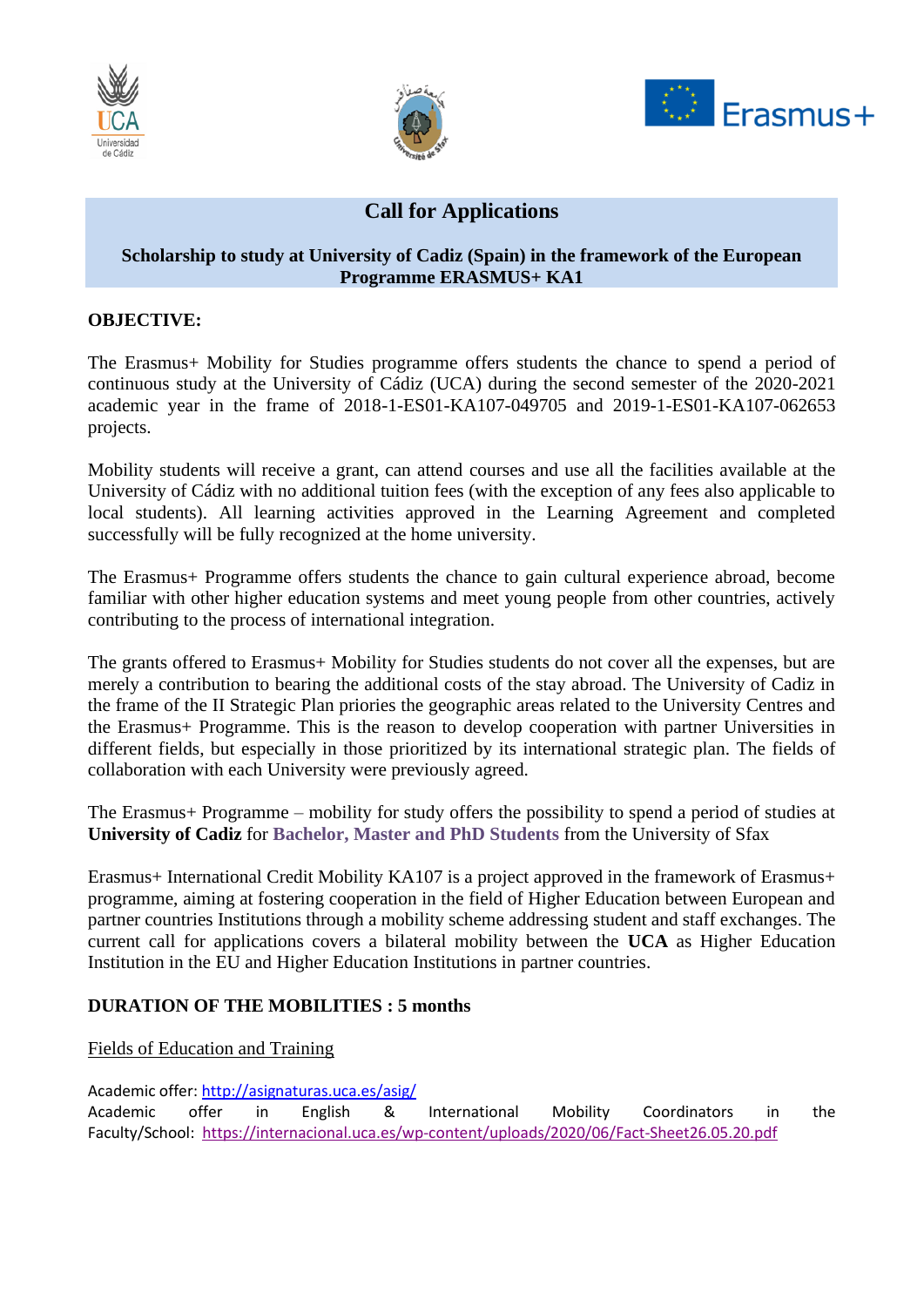





# **AMOUNT OF GRANTS:**

A European Union contribution (individual support). An amount established according to the country of destination. In Spain the mobility contribution is 850€ per month. The funded period is to be from 3 up to 5 months (90-150 days).

A supplementary sum will cover the travel costs on the basis of the distance between Sfax and Cadiz according to the European distance calculator: **[http://ec.europa.eu/programmes/erasmus](http://ec.europa.eu/programmes/erasmus-plus/tools/distance_en.htm)[plus/tools/distance\\_en.htm](http://ec.europa.eu/programmes/erasmus-plus/tools/distance_en.htm)**

#### **Beneficiaries are responsible for :**

- **-** Contracting their travel arrangements.
- Visa expenses.
- Contracting insurance cover.

#### **CONDITIONS AND PROCEDURES:**

- The student has to be enrolled at the Home University, which must be a partner of the University of Cadiz within the Erasmus+ frame and have passed at least 60 ECTS credits before the start of the mobility.
- The student should be selected by the Home Institution in order to be accepted by UCA. The last eligible day of the period of stay for Degree and Master students is June, 28th, 2021 (the end of the evaluation period of the second semester). As exception, this date could be extended for Degree and Master students using a specific document of application.
- The last eligible day of the period of stay for PhD students is July, 31st 2021.
- The Degree students should enrol at least 12 credits ECTS at UCA.
- The Master students should enrol at least 10 credits ECTS at UCA.
- The PhD students do not have to enrol any minimum number of ECTS credits at UCA, but have to indicate in the Learning agreement the course Code: 9999002 Name: Estancia de investigación.
- The incoming students participating in other Programme/grant issued by UCA or with UCA's funds cannot participate to this Call. These are the dates to take into account to apply for the Erasmus+ Mobility for Studies programme:
	- $\checkmark$  Beginning of the 2nd semester: February, 8 th 2021
	- $\checkmark$  End of the evaluation period for the 2nd semester: June, 28th 2021

#### **Application Documents:**

- Passport copy
- A copy of Bachelor and Master degree (for PhD students)